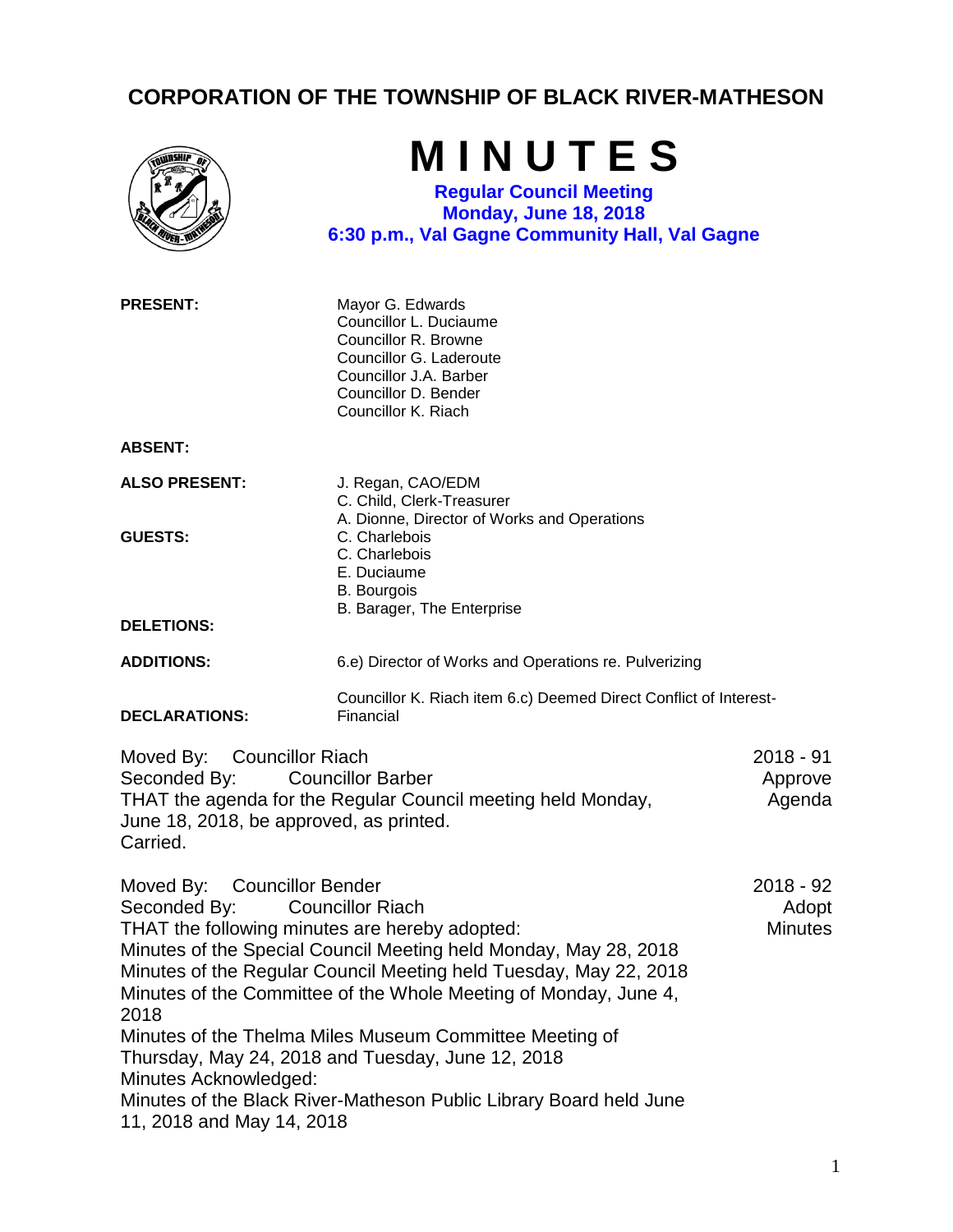Carried.

| Moved By: Councillor Riach<br>Seconded By: Councillor Barber<br>BE IT RESOLVED that the Council for the Township of Black River-<br>Matheson hereby approves the following application for reduction,<br>cancellation or refund of taxes in accordance with Section 357 of the<br>Municipal Act, as amended;<br>File No. 18-01, Roll no. 5614 000 009 0700 0000 for reason razed by<br>fire, demolition or otherwise, as per application;<br>File No. 18-02, Roll no. 5614 000 012 14800 0000 for reason<br>damaged by fire, demolition or otherwise, as per application.<br>Carried. | 2018-93<br>Tax<br>Applications                                     |
|---------------------------------------------------------------------------------------------------------------------------------------------------------------------------------------------------------------------------------------------------------------------------------------------------------------------------------------------------------------------------------------------------------------------------------------------------------------------------------------------------------------------------------------------------------------------------------------|--------------------------------------------------------------------|
| Moved By: Councillor Laderoute<br>Seconded By:<br><b>Councillor Duciaume</b><br><b>THAT Council appoints Willogene Baragar to the Thelma Miles</b><br>Museum Committee.<br>Carried.                                                                                                                                                                                                                                                                                                                                                                                                   | 2018 - 94<br>Museum<br>Committee<br>Appointment                    |
| Moved By: Councillor Barber<br>Seconded By: Councillor Laderoute<br>THAT Council appoints Chris Riach as a livestock evaluator and<br>fence viewer for the Corporation of the Township of Black River-<br>Matheson.<br>Carried.                                                                                                                                                                                                                                                                                                                                                       | $2018 - 95$<br>Livestock and<br><b>Fence Viewer</b><br>Appointment |
| Moved By: Councillor Duciaume<br>Seconded By: Councillor Laderoute<br>THAT Council adopts the Workplace Anti-Violence, Harassment, and<br>Sexual Harassment Policy as drafted by Wishart Law Firm.<br>Carried.                                                                                                                                                                                                                                                                                                                                                                        | 2018-96<br>Adopt HR<br>Policy                                      |
| Moved By: Councillor Riach<br>Seconded By: Councillor Bender<br>THAT Council awards the pulverizing project to Miller Paving in the<br>amount of \$135,660.00 excluding HST.<br>Carried.                                                                                                                                                                                                                                                                                                                                                                                              | $2018 - 97$<br>Pulverizing<br>Project                              |
| Moved By: Councillor Bender<br>Seconded By:<br><b>Councillor Riach</b><br>THAT Council appoints E4M Consulting as the municipalities Integrity<br>Commissioner.<br>Carried.                                                                                                                                                                                                                                                                                                                                                                                                           | $2018 - 98$<br>Appointment<br>of Integrity<br>Commissioner         |
| Moved By:<br>Councillor Riach<br>Seconded By:<br><b>Councillor Bender</b>                                                                                                                                                                                                                                                                                                                                                                                                                                                                                                             | $2018 - 99$<br>By-law<br>Agreement<br>with AMO                     |